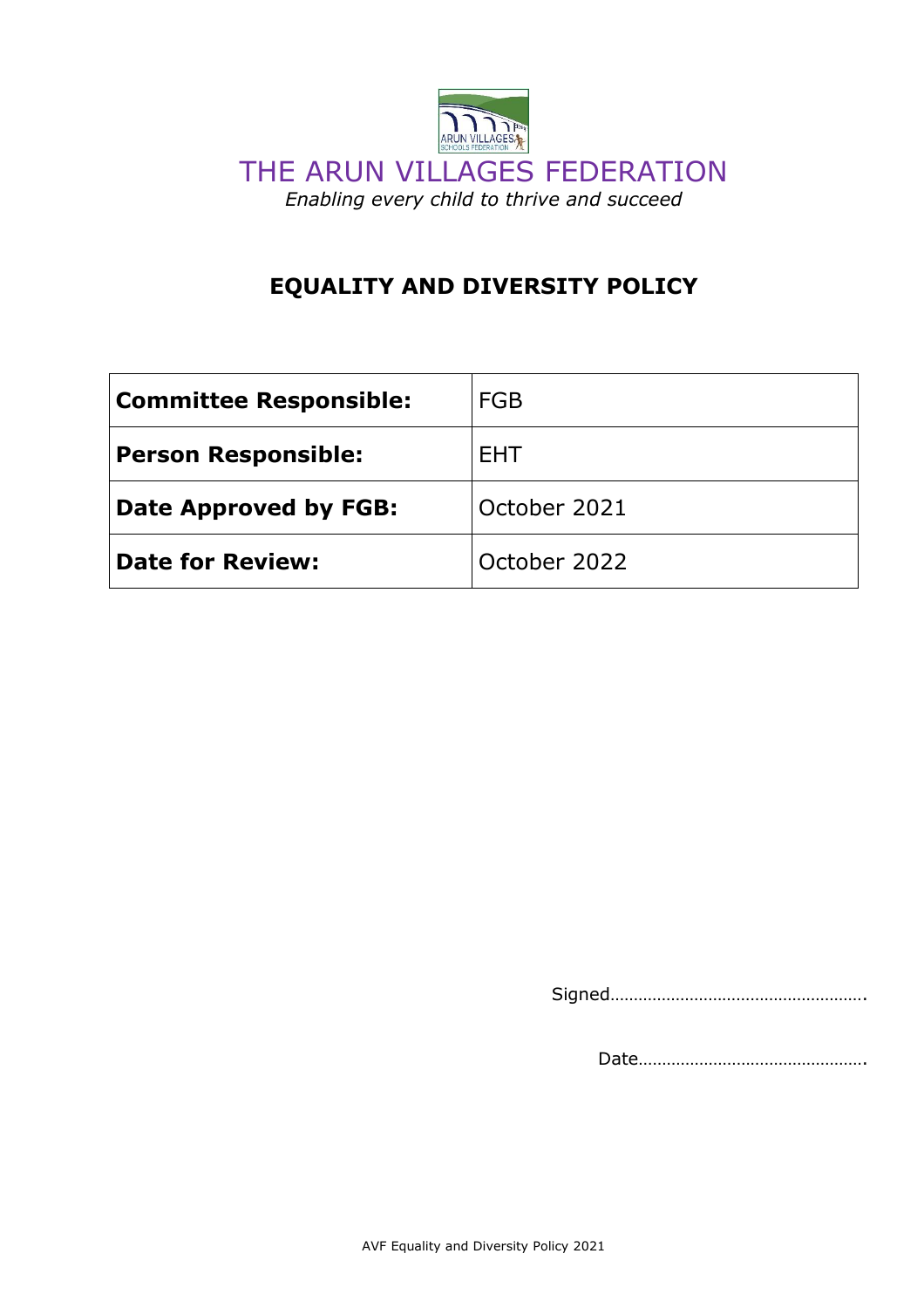## **Introduction**

The Arun Villages Federation is committed to creating and maintaining a positive and supportive working environment for all staff. We value and respect the diversity of our staff and welcome our duties under the Equality Act 2010. Our federation is a community where we help and support each other, reinforcing and promoting our shared ethos and values in all we do. We believe in the strength of positive and purposeful school communities, underpinned by supportive leadership at all levels.

We are committed to being inclusive as a diverse population of both pupils and staff and see this as one of the federation's greatest strengths. In order to ensure everyone can thrive and meet their full potential, it is essential that inclusion and equality of opportunity be at the core of all our federation's activities.

This policy applies equally to current and prospective members of our federation community and school communities within it.

## **Aims**

The aims of this policy and the federation's ethos as a whole are to:

- Promote equality of opportunity for all members of our federation's community;
- Comply with the equality obligations contained in the Equality Act 2010;
- Provide a learning environment where all individuals through the Equal and Diversity Policy and other federation policies feel valued and feel they have a sense of belonging;
- Include and value the contribution of all families to our understanding of equality and diversity;
- Provide and promote positive information about the diversity of UK society;
- Actively challenge discrimination and ensure that all members of the federation's community learn from these experiences;
- Embed inclusion through all our activities;
- Provide equality, fairness and respect for all of our pupils and those in our employment.

Through the Equality and Diversity Policy, the federation seeks to ensure that no pupils, staff, parents, guardians, carers or any other person through their contact with the federation receives less favourable treatment on any grounds which cannot be shown to be justified. This must include the protected characteristics identified within the Equality Act (2010), which are:

- Age;
- Disability;
- Gender;
- Gender reassignment;
- Pregnancy and maternity;
- Marriage and civil partnership;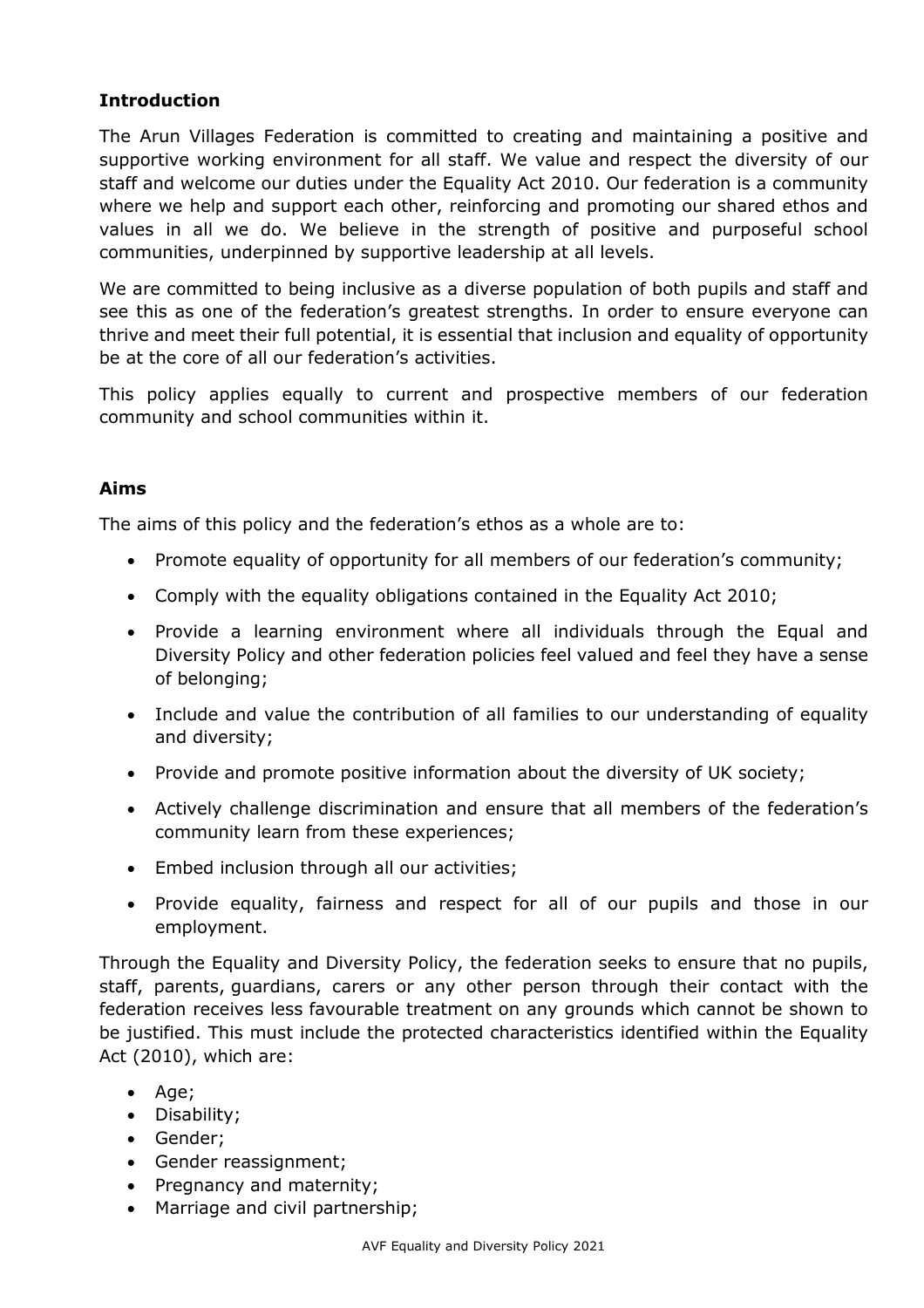- Race;
- Religion and beliefs;
- Sex;
- Sexual orientation.

## **Roles and Responsibilities**

Equality of opportunity and non-discrimination applies to the treatment of all members of our federation's communities. All members of staff have a duty to support the principles of equality and diversity outlined in this document.

Governors are responsible for

- Making sure the federation complies with current equality legislation
- Making sure this policy and its procedures are followed
- Reviewing and updating the policy and plan as agreed

#### Executive Head Teacher

- Making sure the policy is readily available and that the governors, staff, pupils and their parents/carers know about it and are familiar with it.
- Making sure its procedures are followed
- Producing regular information for staff and governors about the policy and how it is working
	- and providing training for them on the policy, if necessary
- Making sure all staff know their responsibilities and receive training and support in carrying these out
- Taking appropriate action in cases of harassment and discrimination
	- Coordinating and monitoring work on equality issues
- Dealing with and monitoring reports of harassment (including racist and homophobic incidents)
- Monitoring the progress and attainment of potentially vulnerable groups of pupils (e.g. Children and young people in care, children from minority ethnic/language or Traveller communities, disabled pupils etc.)
- Monitoring exclusions

#### All Federation Staff

- Modelling good practice, dealing with discriminatory incidents and being able to recognise and tackle bias and stereotyping
- Promoting equality and avoiding discrimination against anyone
- Keeping up to date with the law on discrimination and taking training and learning opportunities

#### Pupils

- Living by the federation values and behaviour and anti-bullying policies
- Contributing to the Behaviour and Anti-Bullying Policies through pupil voice

#### Parents/Carers

• Reading and contributing to federation policies and supporting their implementation